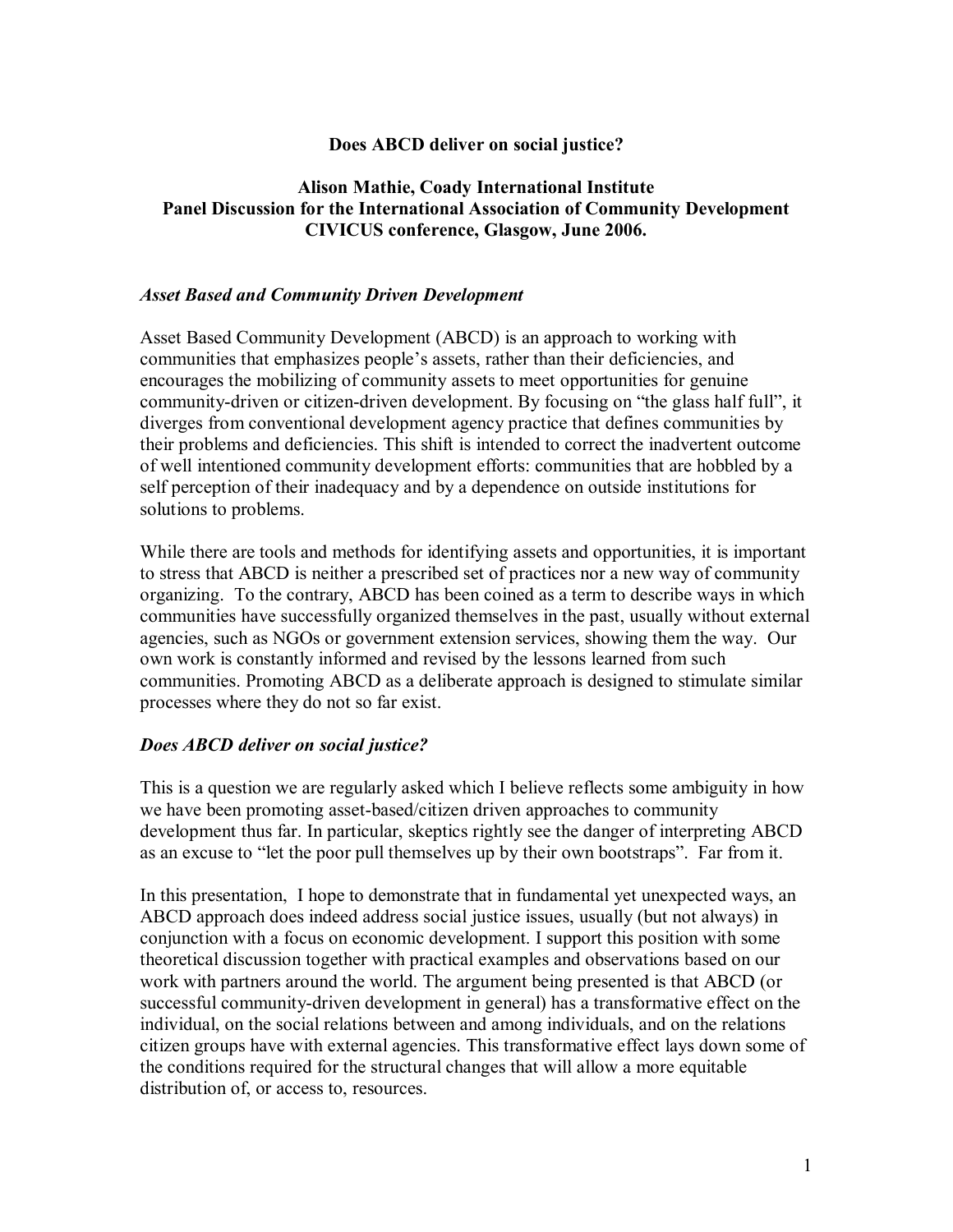To put this discussion in some context, I should briefly describe the scenarios in which we have been collaborating with partners adopting an ABCD approach. Each of these scenarios offers its own particular brand of social injustice. First there is Ethiopia where optimism for transition to a fully fledged democracy has been dashed by a spurious election and subsequent political repression, where women's rights are accorded very little serious attention, and where shifting political fortunes of different groups under different regimes – feudalism, marxist military dictatorship, and "democracy" – have resulted in deep levels of mutual suspicion and mistrust. Then there is Kenya, still reeling from the effects of a particularly corrupt regime under President Moi, where signs in government offices exhort public officials to "Stop Being Corrupt" ( "Don't be Corrupt" might give more people the benefit of the doubt), and where rural communities have little faith in government or the NGO sector. Next is India where injustices induced by sharp social and economic divisions – economic and caste divisions and women's position in society – threaten access to the opportunities afforded by economic growth. Finally the Philippines, where social movements have in the past routed out some of the worst injustices, but where uneven distribution of wealth and opportunity has left many in the twilight zone**,** and political leadership has again been tainted by charges of large scale corruption and cronyism.

### *ABCD's social justice heritage*

The essential spirit and practice of ABCD, as described by McKnight and Kretzmann, draws inspiration from the Civil Rights Movement. For example, recognition of the strengths and assets of the so-called marginalized, and recognition of the debilitating effects of systemic paternalism by "professionals", both formed the basis of Saul Alinsky's brand of community organizing in Chicago in the 1960s. He would say: "Never do for people what they can do for themselves". Martin Luther King, while never shrinking from confrontation, believed that lasting change came from civic engagement through the "The love that does justice"<sup>1</sup>, heralding the positive character of McKnight and Kretzmann's work.

Such sentiments neither started nor ended in the American Civil Rights movement. For example, prompting the Antigonish Movement in the Maritime provinces in Canada in the 1930s, Moses Coady would declare "You are poor enough to want it, and smart enough to do it!" and "Use what you have to secure what you have not!". Gandhi's work in India and Nyrere's in Tanzania are better known examples of leaders of movements that achieved social justice, partly through transforming the self-perception of those who had internalized the inferiority conferred upon them by colonialism. A villager I met in the 1970s in Papua New Guinea just when "empowerment" was coming on stream in

 $<sup>1</sup>$  Michael Edwards recent paper discussed "The Love that does Justice" at length. He quotes Simon Greer</sup> of Jobs with Justice in New York: "As a front line organizer, I and many others were fighting out of hate for the other side, not out of love for where we could go as a community. I was proud because we were winning, but it wasn't sustainable. We needed to work from what we were in favour of rather than what we were against."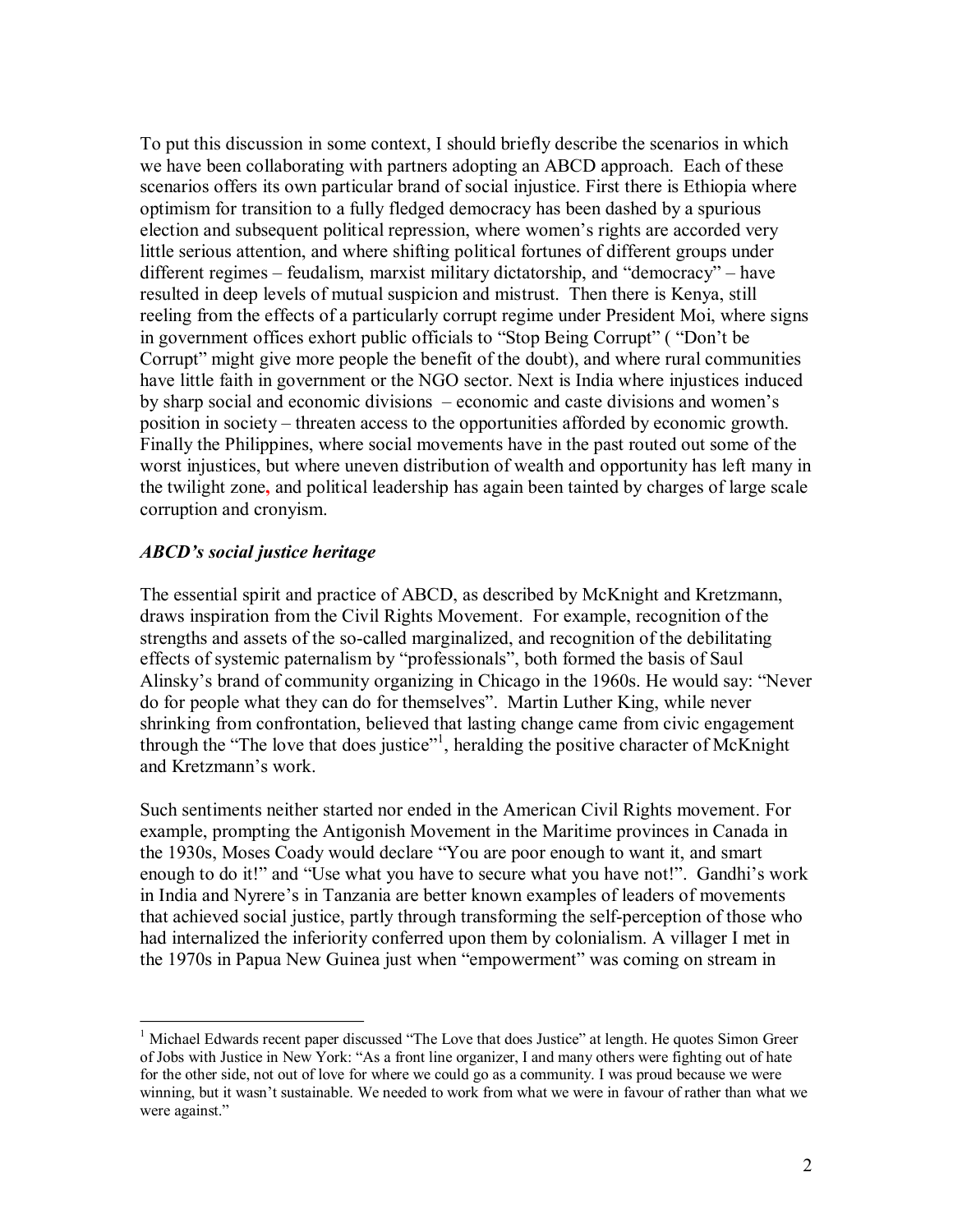development jargon said to me: "Empowerment? We don't need empowerment, we need to prevent our disempowerment – that's the greatest danger"

# **Perception and reality: ABCD identifies "capacity to act"**

The essence of ABCD is its departure from a "the glass half empty" world-view (needsbased, problem-solving approaches) in favor of a focus on "the glass half full" (assetbased, opportunity focused approaches). While it would be facile to argue that development practitioners have never noticed or promoted community strengths and assets, it is nevertheless a fact that most development agency practice is rooted in, and justified by, the existence of poverty, disadvantage, and deficit. The more explicit these characterizations are, the more damaging the implications for the self-perception of the community members concerned; they will characterize themselves as casualties of forces beyond their control. If, however, community members or citizens are able to identify, recognize and mobilize their own strengths and assets they implicitly demonstrate their **"capacity to act";** in doing so, they perceive themselves as having the power to exercise some control over their lives. The corollary of this is when "outsiders" recognize the assets and strengths of others and witness their "capacity to act", it has a profound effect on them. They ask different questions and look for ways to collaborate or to invest, rather than delivering professionalized solutions to expectant clients or passive beneficiaries, or shying away from communities whose problems seem insurmountable.

What does this have to do with social justice? Belief in one's own capacity to act inspires the confidence to bring about change and to seek out opportunity. Confidence in one's capacity to act is also the basis for people to claim the rights to which they are entitled by virtue of citizenship, or to exercise influence through the political process. Social justice is therefore achieved through judicious mobilizing of assets: the two sides of the coin Moses Coady tossed at farmers and fishermen in the Maritime Provinces of Canada in the1930s when he said "Use what you have to secure what you have not".

By way of example, self help affinity groups in India have mobilized their own savings and accessed group bank loans to invest in land and small scale enterprise. National bank lending policy, tilted towards wealthier individuals, changed in response to the proven savings and loan management capacity of these groups. In addition, many of these groups have gone beyond their initial mandate to advocate in local government for services that were otherwise neglected yet directly affect their well being. For example, in the villages where Myrada has been working in Southern India, self help affinity groups have successfully lobbied the local *panchayat* for water supply and sanitation and the promotion of girls' education.

The following diagram helps to illustrate this relationship between internal mobilizing and external investing. The left hand assets pentagon represents assets that can be mobilized through or by the associational base of communities. The right hand assets pentagon represents the assets that can be mobilized by institutions to invest in community development. The more effectively the community can mobilize its own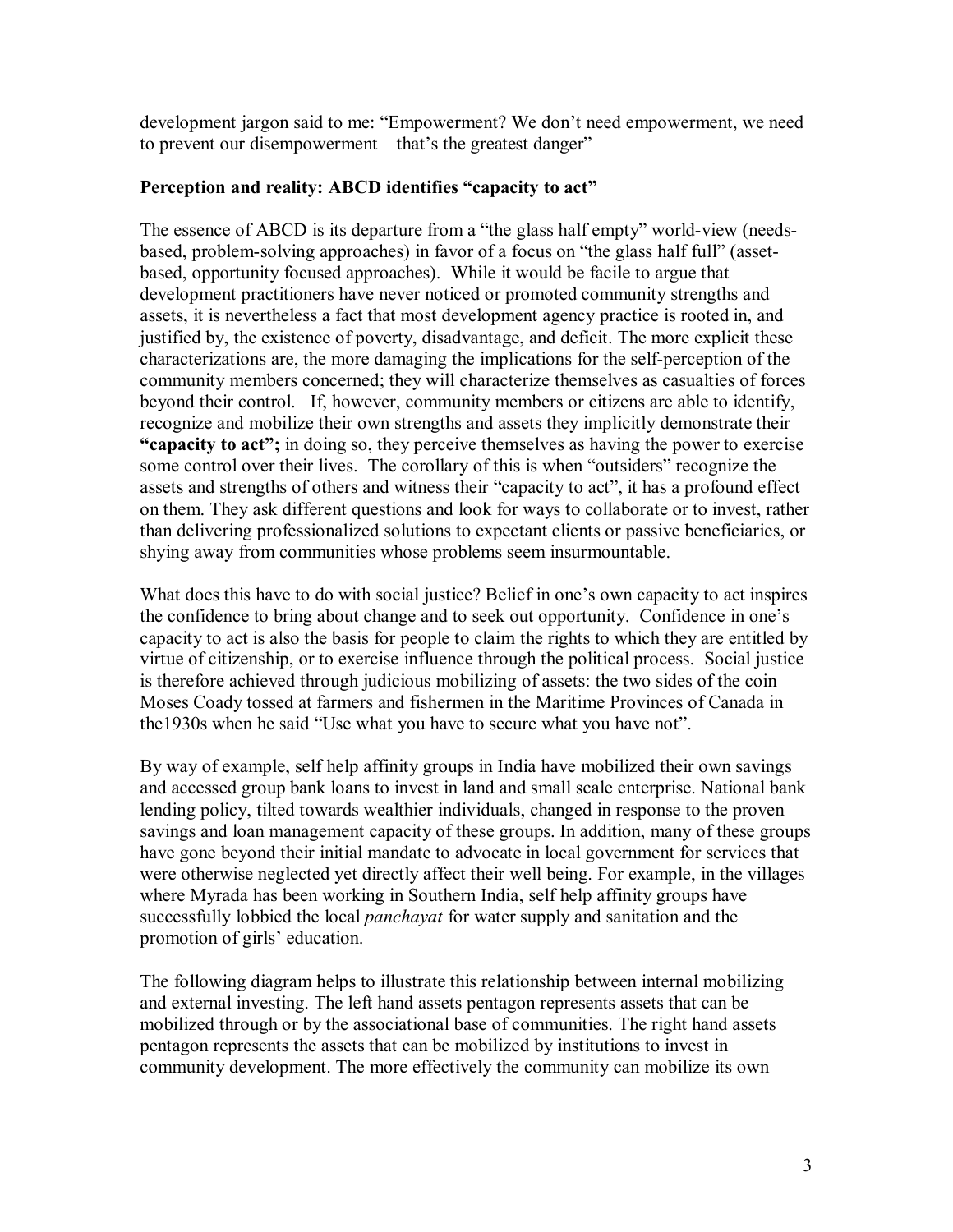assets the more leverage it has to attract investment from other sources, and the more confidence it has to find the space to claim the assets (or rights) to which it is entitled.

# Asset-Based Community Driven Development



# Livelihood Assets + Agency

### *Notes:*

1. Points on the assets pentagon indicate the following types of assets (in a clockwise direction): Social/ Political, Natural, Financial, Physical, and Human

2. Over time, one should expect **assetbuilding** going on, with the internal pentagon expanding in size. Dotted lines indicate building of assets over time (T1, T2, T3).

### *Individual and social transformation: ABCD expands relationships of trust.*

One of the distinguishing characteristics of ABCD is its focus on associations as building blocks for renewed community or group action whether it is a marketing cooperative, a group managing a rural electrification scheme, a savings group in a micro-savings scheme, a water users association, or a church group. Of course, associations can be exclusionary and can be the expression of divisive "negative social capital". However, when associational life as whole connects and extends social networks, it can build relationships of trust that are the basis of reformed or transformed social relations. Among the issues we are currently exploring is how successful community-driven initiatives result from the activities of leaders who are able to help identify "win-win"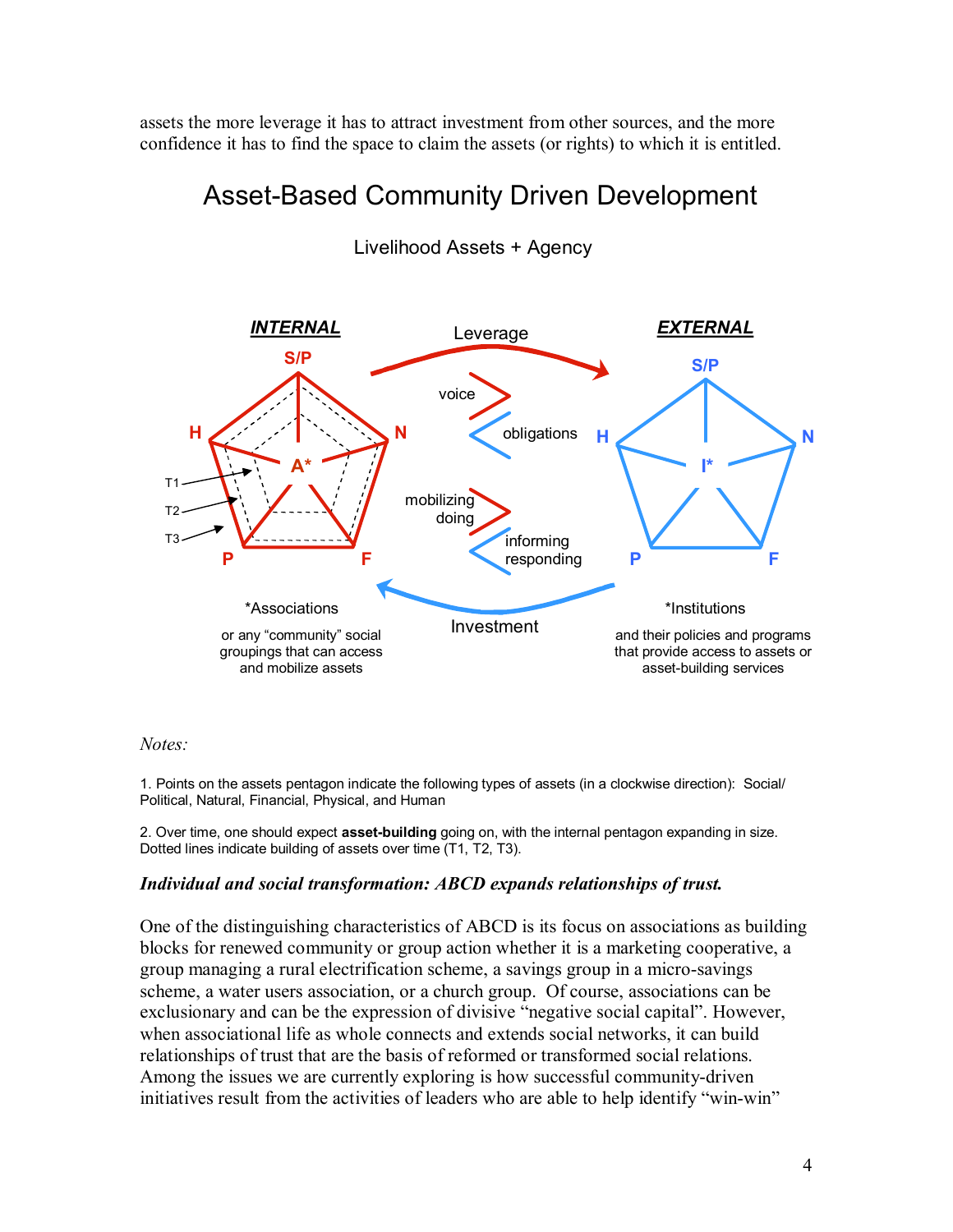situations between people with apparently conflicting interests. Meeting opportunities often requires new alliances and the building of trust through partnerships between relatively privileged and underprivileged.

In Kenya, for example**,** an ABCD approach has been the catalyst for farmers to shift from mono-cropping of low return cash crops to managing a diverse range of commercial and food crops, using improved, organic methods. Larger farmers have been approached by community groups to provide additional land and to collaborate with smaller farmers to access markets. Together, information essential to all farmers about markets and government programs have been accessed. Small businesses have emerged. Funding for rural electrification from the Constituency Development Fund has been accomplished through extended social and institutional linkages and the information flows. The shift here, though gradual and slow, is from passive farmers complaining about the failure of government marketing systems to active manager farmers confident of their own power to secure resources for which they are eligible and entitled.

Extending social networks and building trust within the community has positive consequences for creating the demand for more effective governance and for building trust in the larger institutional system. Pro-active engagement by citizens in civil society at the community level puts pressure on the system to work, as much research on local government decentralization has already shown.<sup>2</sup> Those of you who are UK- based may remember Onora O'Neil's discussions about Trust in the BBC Reith lectures of 2002. Trust in one another and in the system at large is the basis of good governance and thus of greater social justice. It is important to strengthen activity along both directions of this two way street:

*Passive citizens, who wait for others to accord and respect their rights and mistakenly suppose that states alone can do so, are, I think, doomed to disappointment. Active citizens who meet their duties thereby secure one another's rights* (O'Neil, 2002).

# **ABCD predisposes citizens to structural change for social justice**.

Identifying the contributions of the "invisible" and engaging in a process of ABCD may be transformative in itself for the mind-set of development actors and therefore in their **predisposition towards structural change for social justice.** Much of the social injustice in the world was not invented by its perpetrators; it is simply "the way things are"; and it may even be prejudicial to those very persons who hold power over others. The importance of deliberate attempts at mutual understanding is revealed in the attitude of Rosa, an indigenous Ecuadorian, towards her "oppressors":

*We all have our personal journeys in life, where we mature – my personal journey has a lot of hard times-- but the challenge is not to be bitter. I gradually began to realize that the mestisos were being born into a system where they exploited the indigenous – this had been going on for centuries. I gradually*

<sup>&</sup>lt;sup>2</sup> See for example Dupar and Badenoch (2002) and Krishna (2002)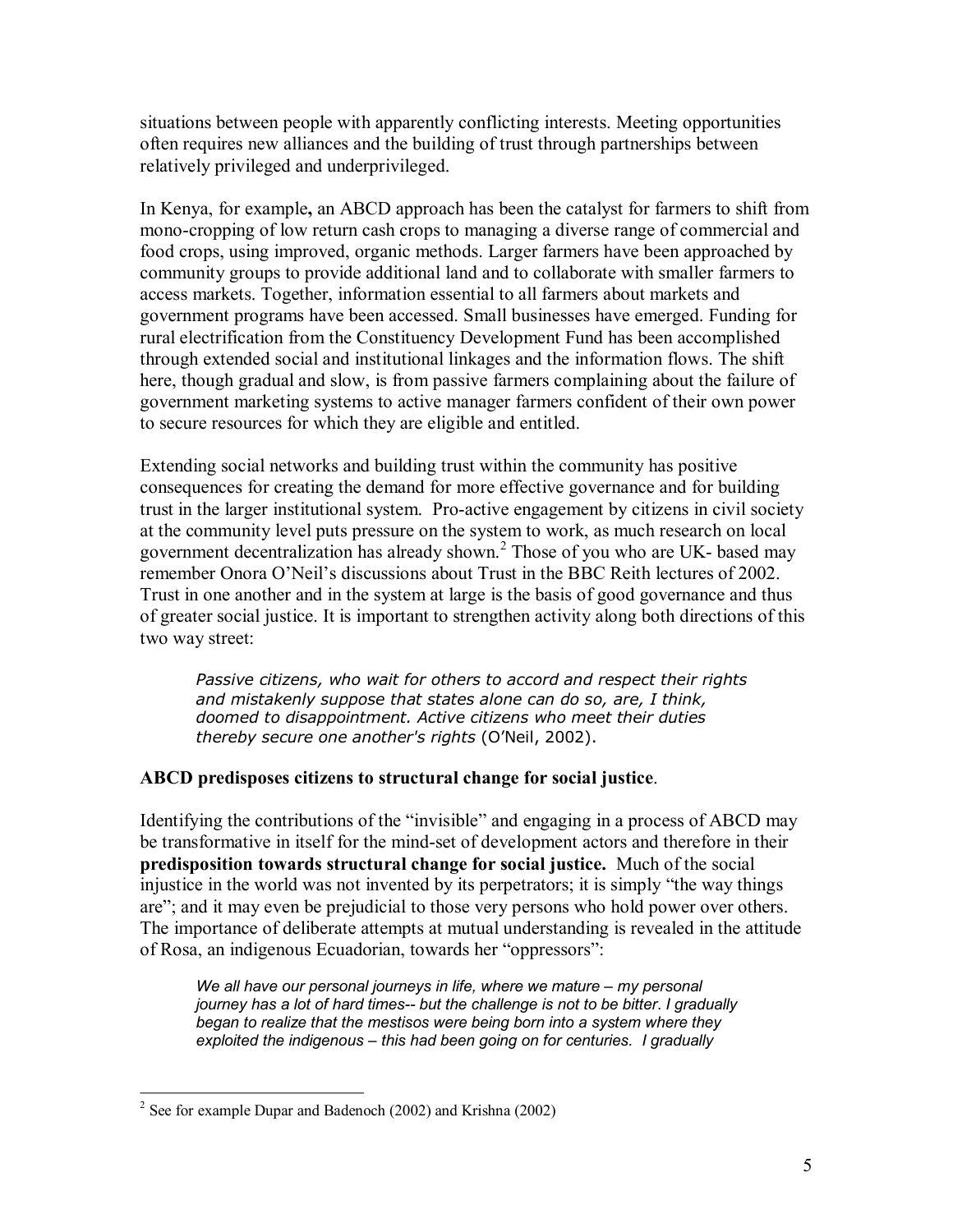*developed the idea that we need to come together – Mestisos must have their problems too.* [I realised there was a need for dialogue and for reconciliation], *a need to break the power of those who benefit by stoking the flames of difference* (Rosa Guaman, quoted from Cunningham, 2004, field notes for Jambi Kiwa study)

As with class relations, so with gender relations. The experience of our partners overseas shows that when the value of the assets of women and the need for greater investment in their spheres of activity is clearly demonstrated, there is a greater receptivity to land reform in their favour, to the education of girls, and to the creation of space for their contribution to decision-making in the household and in the community as a whole. While anger about injustice may be a motivating force, confrontational strategies often have their own set of dangers – women bear many of the physical and psychological scars of this – and even if the battle is won, wounds take a long time to heal. As an alternative strategy, shining the light on the strengths and capacities of women (and all groups hitherto dismissed as irrelevant), and the value of their contribution, can be a more effective way of justifying the changes needed to restore or establish social justice.

In a rural community in Ethiopia, water supply for agricultural as well as domestic purposes was achieved after an ABCD approach identified how the community had organized successfully for water supply in the past, prompting the community to mobilize to achieve an appropriate water supply for current conditions. Women's knowledge, contributions, organizational capacity were incorporated into the activity and resulted in new respect and support for women's leadership and management capacities.

Changing official attitudes towards indigenous communities in the Philippines offer a further example. Indigenous *lumad* communities were denigrated as "uncivilized", "backward", "lazy" by local government authorities. Following an ABCD process, this community organized itself to make full use of its available assets to establish a community managed horticulture enterprise. Mobilising their own assets first, they then leveraged assistance for an NGO for materials to construct a water tank. Recognising the success of these efforts has transformed local government attitudes towards the *lumads.* In the space of 3 years, local government is now interested in, respectful of and responsive to *lumad* concerns. They have not achieved the full rights and privileges they seek, but have begun to prepare the way for the recognition of these rights by the wider society.

# *Conclusion*

ABCD is all about exercising control over the assets you have and using the capacities that these assets confer to expand the asset base. An extension of that control is "communities/citizens driving their own development". Social injustice has different arenas: within the household, within the community, within the country, within the world and "community"-driven activity can operate in anyone of these. The strategic question for people pursuing an ABCD approach is which citizens you work with and where the space is for effecting social and economic change.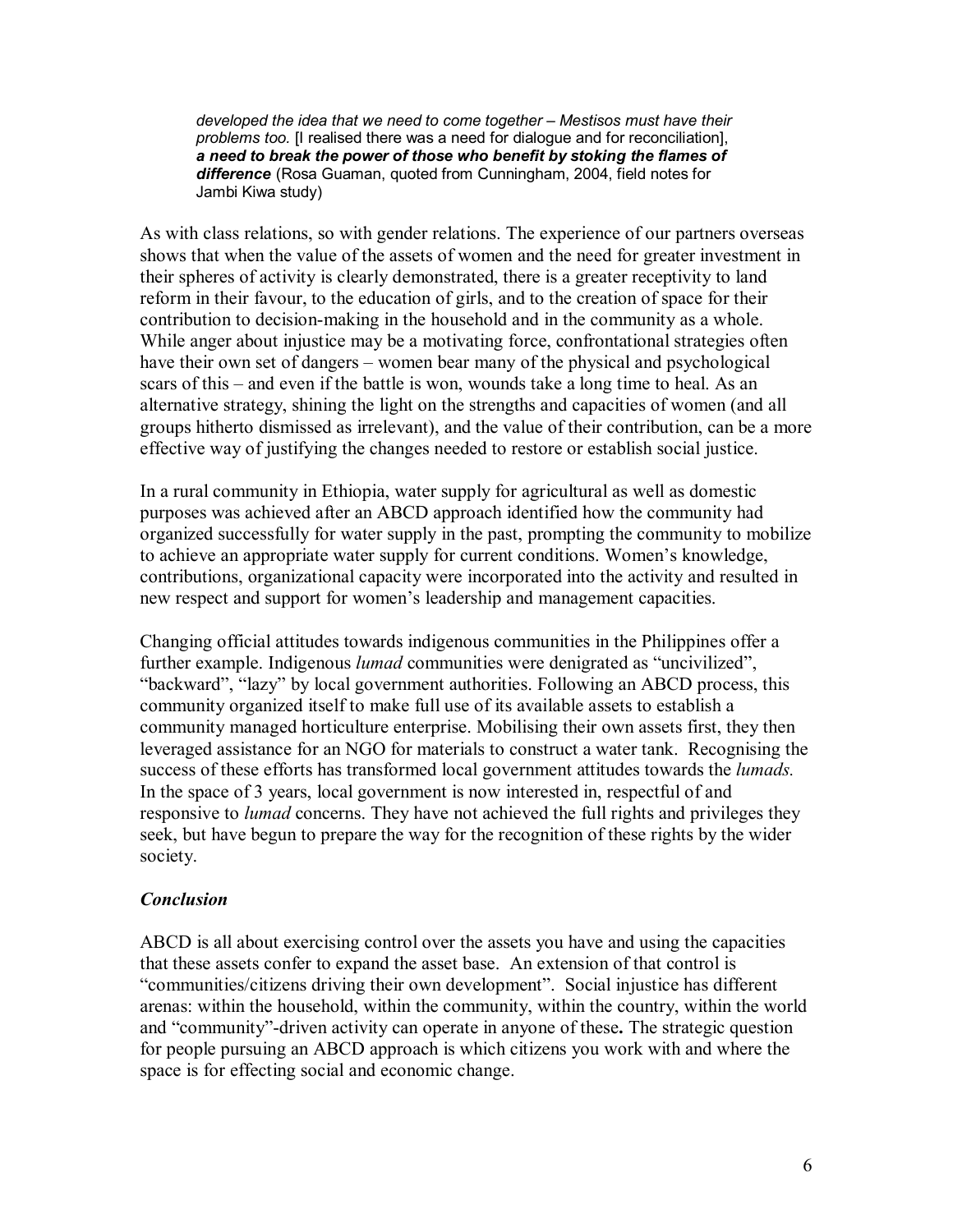Our experience suggests that an ABCD approach encourages a re-evaluation of the status quo, a point from which it is difficult to return to business as usual. Does it radically and immediately transform structures? No, but it prepares people for the changes that need to take place at all levels to ensure that people can function at their fullest capacity.